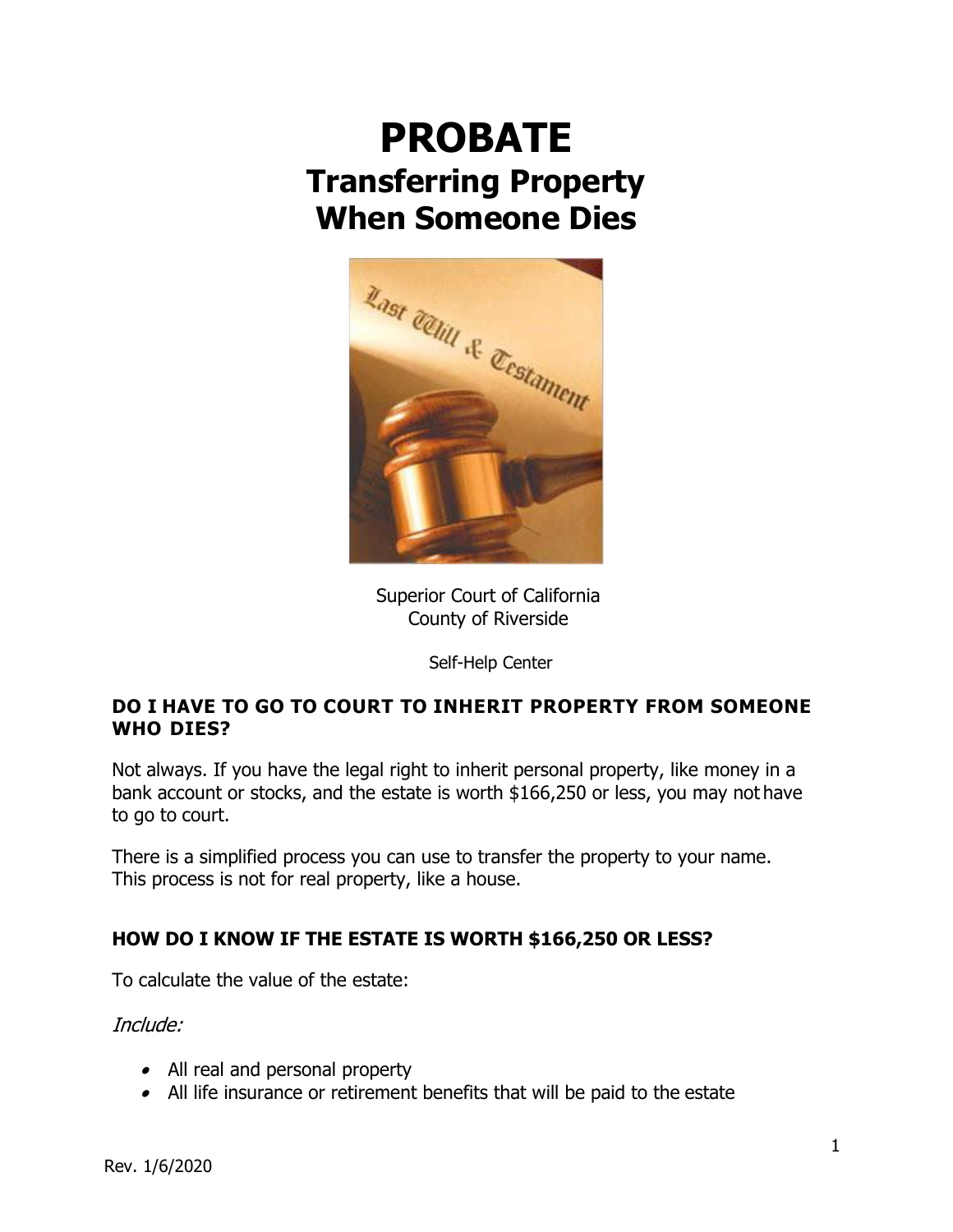#### Do not include:

- Cars
- Real property outside of California
- Mobile homes
- Property held in trust, including a living trust
- Real or personal property that the person who died owned with someone else (joint tenancy)
- Property (community, quasi-community or separate) that passed directly tothe surviving spouse
- Life insurance, death benefits, or other assets not subject to probate thatpass directly to the beneficiaries
- Unpaid salary or other compensation up to \$16,625.00 owed to the person who died.
- The debts or mortgages of the person whodied

For a complete list, see Probate Code§13050.

## **CAN I SUBTRACT THE DEAD PERSON'S DEBTS TO CALCULATE THE VALUE OF THE ESTATE?**

No. You are not allowed to subtract the debts of the person who died.

## **CAN ANYONE USE THIS SIMPLIFIED PROCESS?**

You must be a beneficiary in the will or an heir if the person died without a will. Other people may qualify too, like the guardian or the conservator of the estate.

# **HOW LONG DO I HAVE TO WAIT TO TRANSFER THE PROPERTY?**

You must wait at least 40 days after the person's date of death.

## **HOW DO I TRANSFER THE PERSONAL PROPERTY TO MY NAME?**

If personal property is less than \$150,000.00, you can complete an *Affidavit for* [Collection of Personal Property,](http://riverside.courts.ca.gov/localfrms/ri-pr012.pdf) Local Form RI-PR012. You must attach a certified copy of the decedent's death certificate and have a notarized signature. This form is not filed with the court.

## **HOW DO I TRANSFER MY SPOUSE'S PROPERTY TO ME?**

You can file a *[Spousal or Domestic Partner Property Petition](http://www.courts.ca.gov/de221.pdf),* Form DE-221. An . inventory and appraisal is <u>not</u> required. You must also complete a *[Notice of Hearing](http://www.courts.ca.gov/de120.pdf),*<br>Form DE-120. (See Probate Code § 13650)